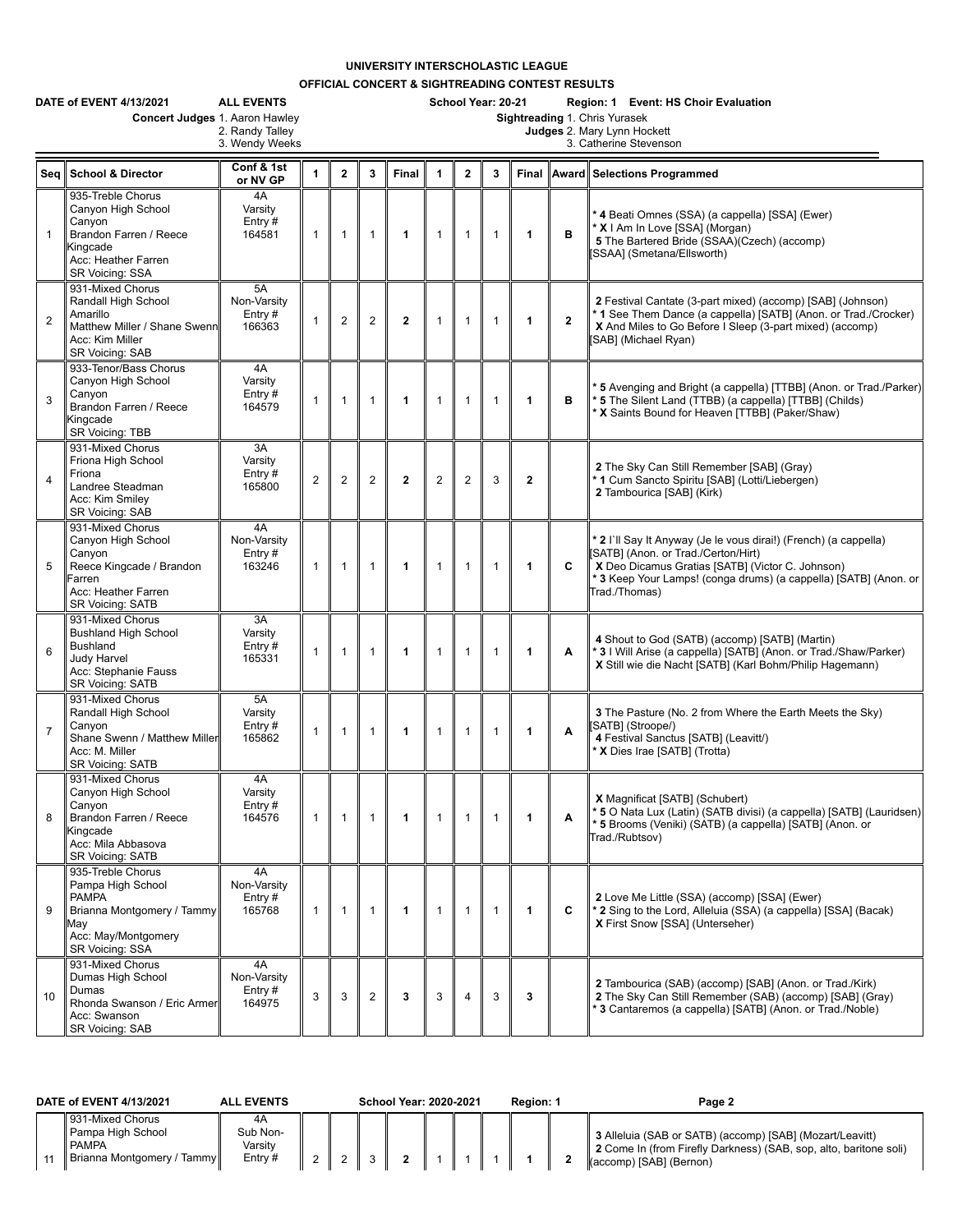|    | May<br>Acc: May/Montgomery<br>SR Voicing: SAB                                                                                                | 165767                                          |                |                |                |                |                |                  |                |              |                         | 3 Gloria Patri [SAT(B)] (accomp) [SAB] (Christopher)                                                                                                                                                                                                |
|----|----------------------------------------------------------------------------------------------------------------------------------------------|-------------------------------------------------|----------------|----------------|----------------|----------------|----------------|------------------|----------------|--------------|-------------------------|-----------------------------------------------------------------------------------------------------------------------------------------------------------------------------------------------------------------------------------------------------|
| 12 | 931-Mixed Chorus<br>Perryton High School<br>Perryton<br>Keith Harris / Tayten Martin<br>Acc: Brenda Schnabel<br>SR Voicing: SAB              | 4A<br>Non-Varsity<br>Entry $#$<br>165721        | $\overline{2}$ | $\mathbf{1}$   | $\overline{2}$ | $\overline{2}$ | $\overline{2}$ | $\overline{2}$   | $\overline{2}$ | $\mathbf{2}$ |                         | 3 Plaudite (accomp) [3 Part Mixed] (Johnson)<br>1 Veni Jesu (3 part mixed) (opt piano) (a cappella) [3 Part<br>Mixed] (Cherubini/Robinson)<br>3 The Turtle Dove (SATB) (opt flute) (accomp) [3 Part<br>Mixed] (Spevacek)                            |
| 13 | 931-Mixed Chorus<br>Pampa High School<br><b>PAMPA</b><br>Brianna Montgomery / Tammy<br>Mav<br>Acc: May/Montgomery<br>SR Voicing: SAB         | 4A<br>Non-Varsity<br>Entry#<br>165766           | $\mathbf{1}$   | $\mathbf{1}$   | $\mathbf{1}$   | 1              | $\mathbf{1}$   | $\mathbf{1}$     | $\mathbf{1}$   | $\mathbf{1}$ | C                       | 2 Sing Praise, Alleluia (3 part mixed) (SAB) (keyboard) (accomp)<br>[SAB] (Crocker)<br>* 3 Sound Forth The Trumpet In Zion (SAB) (a cappella)<br>[SAB] (Morley/Proulx)<br>X Adoramus Te [SAB] (Fettke)                                              |
| 14 | 931-Mixed Chorus<br>Dumas High School<br>Dumas<br>Rhonda Swanson<br>Acc: Eric Armer<br><b>SR Voicing: SATB</b>                               | 4A<br>Varsity<br>Entry $#$<br>164971            | 3              | $\overline{c}$ | 3              | 3              | $\overline{2}$ | $\overline{c}$   | $\overline{2}$ | $\mathbf{2}$ |                         | * 5 Il est Bel et Bon (French) (w/ or w/o accomp) (a cappella)<br>SATB] (Passereau/Faure/Greyson)<br>4 The Prayer of Saint Francis (SSAATB) (accomp)<br>[SSAATB] (Clausen)<br>3 Lord I Know I Been Changed (SATB) (accomp)<br>SATB] (Shackley)      |
| 15 | 931-Mixed Chorus<br>Perryton High School<br>Perryton<br>Keith Harris / Tayten Martin<br>Acc: Brenda Schnabel<br><b>SR Voicing: SATB</b>      | 4A<br>Varsity<br>Entry #<br>165728              | $\overline{2}$ | 1              | $\overline{2}$ | $\overline{2}$ | $\mathbf{1}$   | $\mathbf{1}$     | $\mathbf{1}$   | $\mathbf{1}$ | 1                       | 3 Viva! (accomp) [SATB] (Mozart/Liebergen)<br>* 4 Be Thou My Vision (a cappella) [SATB] (Robinson)<br>3 Lord I Know I Been Changed [SATB] (Shackley)                                                                                                |
| 16 | 931-Mixed Chorus<br>Pampa High School<br><b>PAMPA</b><br>Brianna Montgomery / Tammy<br>May<br>Acc: May/Montgomery<br><b>SR Voicing: SATB</b> | 4A<br>Varsity<br>Entry#<br>165765               | $\mathbf{1}$   | $\mathbf{1}$   | $\overline{1}$ | 1              | $\mathbf{1}$   | $\mathbf{1}$     | $\mathbf{1}$   | $\mathbf{1}$ | A                       | * 4 Ride On, King Jesus! (SATB div) (a cappella) [SATB] (Anon. or<br>Trad./Shaw/Parker)<br>4 The Prayer of Saint Francis (SSAATB) (accomp)<br>[SATB] (Clausen)<br>4 Shout to God (SATB) (accomp) [SATB] (Martin)                                    |
| 17 | 931-Mixed Chorus<br>Borger HS<br>Borger<br>Amy Green<br>Acc: Rene Brain<br>SR Voicing: SATB                                                  | 4A<br>Varsity<br>Entry #<br>166146              | $\overline{1}$ | $\mathbf{1}$   | $\overline{1}$ | 1              | $\mathbf{1}$   | $\overline{2}$   | $\mathbf{1}$   | 1            | A                       | 2 The Stars Are With the Voyager (opt flute) (accomp)<br>SATB] (Wagner)<br>* 2 Je le vous dirai! (French) (a cappella) [SATB] (Certon/Leavitt)<br>3 I. Dyby Byla Kosa Nabrosena (from Three Moravian Duets)<br>(SATB) (accomp) [SATB] (Dvorak/Leck) |
| 18 | 933-Tenor/Bass Chorus<br>Palo Duro HS<br>Amarillo<br>Christian Farren<br>Acc: Libby Clifton<br>SR Voicing: TB                                | 5A<br>Non-Varsity<br>Entry $#$<br>165827        | 3              | $\overline{c}$ | 3              | 3              | 3              | $\overline{2}$   | 3              | 3            |                         | 2 Lonesome Road (TBB) (accomp) [TBB] (Anon. or<br>Trad./Poorman)<br>1 All the World was Made for Me (TB)(a cappella or accomp) (a<br>cappella) [TB] (Farnell)<br>2 Every Time I Feel the Spirit (TB) (accomp) [TB] (Anon. or<br>Trad./Moore)        |
| 19 | 933-Tenor/Bass Chorus<br>Amarillo High School<br>Amarillo<br>Larissa Cunningham / Carolyn<br>Terrell<br>Acc: Dollar<br>SR Voicing: TB        | 5A<br>Non-Varsity A<br>Entry $#$<br>166333      | 1              | 1              | $\mathbf{1}$   | 1              | $\mathbf{1}$   | $\mathbf{1}$     | $\mathbf{1}$   | 1            | C                       | 2 A Festive Alleluia [TB] (Lightfoot)<br>2 Didn't My Lord Deliver Daniel? [TB] (Gilpin)<br>2 I'm Bound Away [TTB] (Moore)                                                                                                                           |
| 20 | 931-Mixed Chorus<br>Caprock High School<br>Amarillo<br>Brian Warren / Andrea Cruz<br>Acc: Marcus Bradford<br>SR Voicing: SAB                 | 5A<br>Sub Non-<br>Varsity A<br>Entry#<br>165669 | 3              | $\overline{2}$ | 3              | 3              | 3              | $\overline{2}$   | 3              | 3            |                         | 1 Praise the Lord With Joyful Song (3 part mixed) (accomp)<br>[SAB] (Anon. or Trad./Hopson)<br>1 Shoshone Love Song (3 part mixed) (accomp) [SAB] (Emerson)<br>X Sinner Man [SAB] (Emerson)                                                         |
| 21 | 935-Treble Chorus<br>Tascosa High School<br>Amarillo<br>Preston Hitt / Tiffany Russell<br>Acc: Jim Rauscher<br>SR Voicing: SSA               | 5A<br>Non-Varsity<br>Entry #<br>166233          | $\overline{2}$ | 1              | $\overline{2}$ | $\mathbf{2}$   | $\mathbf{1}$   | $\mathbf{1}$     | $\mathbf{1}$   | 1            | $\overline{\mathbf{2}}$ | 2 The Garden of Music (SSA) (accomp) [SSA] (Patterson)<br>* 2 O Occhi Manza Mia (O Eyes of My Beloved) (SSA)(Italian) (a<br>cappella) [SSA] (Robinson)<br>3 Confitemini Domino (SSA) (accomp) [SSA] (Drennan)                                       |
| 22 | 935-Treble Chorus<br>Palo Duro HS<br>Amarillo<br>Christian Farren<br>Acc: Libby Clifton<br>SR Voicing: SA                                    | 5A<br>Non-Varsity<br>Entry $#$<br>165831        | $\overline{2}$ | $\overline{2}$ | $\overline{2}$ | $\mathbf{2}$   | 3              | $\boldsymbol{2}$ | 3              | 3            |                         | 3 I Did Not Die (SSA) (opt oboe or other c inst) (accomp)<br>SSAI (Ulrich)<br>2 When I Am Silent (accomp) [SA] (Varner)<br>X All Night, All Day (SA) [SA] (Gilpin)                                                                                  |

|    | DATE of EVENT 4/13/2021                                                                                                              | <b>ALL EVENTS</b>                                | School Year: 2020-2021 |  |  |  |  | <b>Region: 1</b> | Page 3 |                                                                                                                                                                                                                                      |
|----|--------------------------------------------------------------------------------------------------------------------------------------|--------------------------------------------------|------------------------|--|--|--|--|------------------|--------|--------------------------------------------------------------------------------------------------------------------------------------------------------------------------------------------------------------------------------------|
| 23 | 931-Mixed Chorus<br>Tascosa High School<br>Amarillo<br>Preston Hitt / Tiffany Russell<br>Acc: Jim Rauscher<br><b>SR Voicing: SAB</b> | 5A<br>Sub Non-<br>Varsity<br>Entry $#$<br>166238 |                        |  |  |  |  |                  |        | <sup>*</sup> 1 Come, Celebrate this Festive Day (from Three New Madrigals)<br>(SAB) (a cappella) [SAB] (Althouse)<br>1 Rain Has Fallen (3 part mixed) (accomp) [SAB] (Gray)<br>2 Canticum Novum (3 part mixed) (accomp) [SAB] (Beck) |
|    | 935-Treble Chorus<br>Amarillo High School                                                                                            | 5A<br>Non-Varsity A                              |                        |  |  |  |  |                  |        |                                                                                                                                                                                                                                      |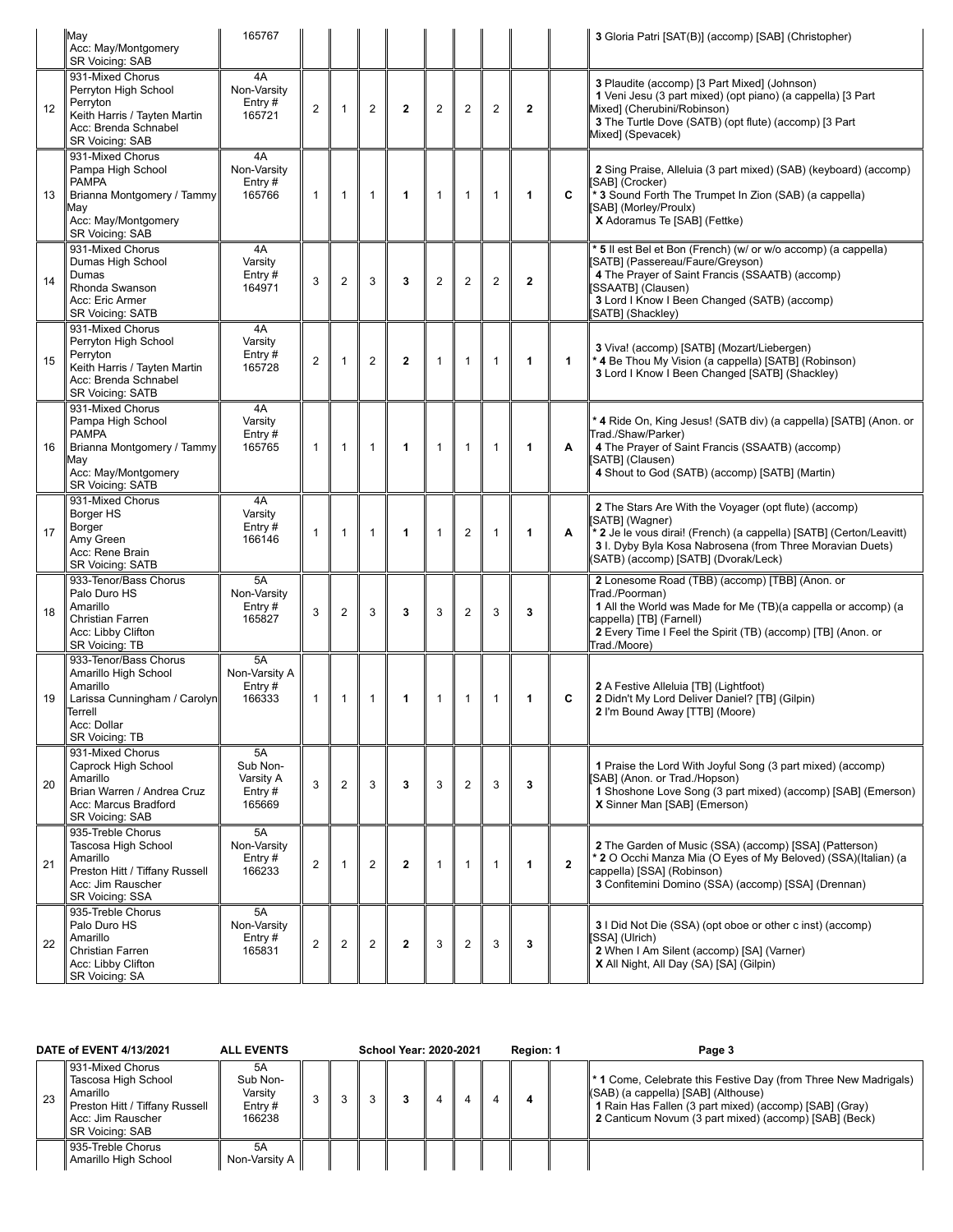| 24 | Amarillo<br>Larissa Cunningham / Carolyn<br>Terrell<br>Acc: Bailey<br>SR Voicing: SSA                                                       | Entry $#$<br>166312                           | $\mathbf{1}$   | $\mathbf{1}$   | $\mathbf{1}$ | $\mathbf{1}$ | $\mathbf{1}$   | $\mathbf{1}$   | $\mathbf{1}$   | $\mathbf{1}$ | C | 3 Fire [SSA] (Goetz)<br>2 O Occhi Manza Mia [SSA] (Robinson)<br>3 Lullaby Moon [SSA] (Patterson)                                                                                                                                                                 |
|----|---------------------------------------------------------------------------------------------------------------------------------------------|-----------------------------------------------|----------------|----------------|--------------|--------------|----------------|----------------|----------------|--------------|---|------------------------------------------------------------------------------------------------------------------------------------------------------------------------------------------------------------------------------------------------------------------|
| 25 | 935-Treble Chorus<br>Tascosa High School<br>Amarillo<br>Tiffany Russell / Preston Hitt<br>Acc: James Rauscher<br>SR Voicing: SSA            | 5A<br>Varsity<br>Entry $#$<br>165759          | 1              | $\mathbf{1}$   | $\mathbf{1}$ | 1            | $\mathbf{1}$   | $\mathbf{1}$   | $\mathbf{1}$   | $\mathbf{1}$ | в | 4 Beati Omnes (SSA) (a cappella) [SSA] (Ewer)<br>4 Arise My Love (SSA) (accomp) [SSA] (Szymko)<br>4 Widmung (SA only) (accomp) [SA] (Schumann/Mulholland)                                                                                                        |
| 26 | 935-Treble Chorus<br>Caprock High School<br>Amarillo<br>Andrea Cruz / Brian Warren<br>Acc: Marcus Bradford<br>SR Voicing: SSA               | 5A<br>Varsity<br>Entry $#$<br>163268          | $\mathbf{1}$   | $\mathbf{1}$   | $\mathbf{1}$ | 1            | $\mathbf{1}$   | $\mathbf{1}$   | $\mathbf{1}$   | $\mathbf{1}$ | в | 4 Laudamus Te (from Gloria) (Latin) [SA(A)] (opt strings) (accomp)<br>SA] (Vivaldi/Martens/Leavitt)<br>3 You Are My Music (accomp) [SSA] (Farnell)<br>3 Gaudete! Gaudete! (Rejoice! Rejoice!) (SSA, opt soli, descant)<br>(accomp) [SSA] (Anon. or Trad./Walter) |
| 27 | 935-Treble Chorus<br>Amarillo High School<br>Amarillo<br>Carolyn Terrell / Larissa<br>Cunningham<br>Acc: Sean Vokes<br>SR Voicing: SSAA     | 5A<br>Varsity<br>Entry $#$<br>166213          | $\mathbf{1}$   | $\mathbf{1}$   | $\mathbf{1}$ | 1            | $\mathbf{1}$   | $\mathbf{1}$   | $\mathbf{1}$   | $\mathbf{1}$ | в | X Tundra [SSAA] (Gjjeilo)<br>* 5 Dancing-Song (Tancnota) [SSAAA] (Kodaly)<br>5 Under the Willow [SSAA] (Foster/Labarr)                                                                                                                                           |
| 28 | 933-Tenor/Bass Chorus<br>Caprock High School<br>Amarillo<br>Andrea Cruz / Brian Warren<br>Acc: Marcus Bradford<br>SR Voicing: TBB           | 5A<br>Varsity<br>Entry $#$<br>163267          | $\mathbf{1}$   | $\mathbf{1}$   | $\mathbf{1}$ | 1            | $\mathbf{1}$   | $\mathbf{1}$   | $\mathbf{1}$   | $\mathbf{1}$ | B | 3 Gloria (accomp) [TB] (Giardiniere)<br>3 Silent Snowfall (T(T)B) (accomp) [TB] (Farnell)<br>3 I. The Ceremony (from A Trilogy of Knighthood) (TTB divisi)<br>(accomp) [TTB] (Bray)                                                                              |
| 29 | 933-Tenor/Bass Chorus<br>Tascosa High School<br>Amarillo<br>Tiffany Russell / Preston Hitt<br>Acc: James Rauscher<br>SR Voicing: TBB        | 5A<br>Varsity<br>Entry#<br>165753             | $\mathbf{1}$   | $\mathbf{1}$   | $\mathbf{1}$ | 1            | $\mathbf{1}$   | $\mathbf{1}$   | $\mathbf{1}$   | $\mathbf 1$  | в | * 4 How Can I Keep From Singing (TBB) (a cappella) [TBB] (Anon.<br>or Trad./Herrington)<br>4 Sam Was a Man (TB) (accomp) [TBB] (Persichetti)<br>4 Toccata of Praise (accomp) [TTBB] (Martin)                                                                     |
| 30 | 933-Tenor/Bass Chorus<br>Amarillo High School<br>Amarillo<br>Carolyn Terrell / Larissa<br>Cunningham<br>Acc: Sean Vokes<br>SR Voicing: TTBB | 5A<br>Varsity<br>Entry $#$<br>166211          | $\mathbf{1}$   | $\mathbf{1}$   | $\mathbf{1}$ | 1            | $\mathbf{1}$   | $\mathbf{1}$   | $\mathbf{1}$   | $\mathbf{1}$ | в | 4 Who Are the Brave [TTBB] (Martin/)<br>* 5 Seeing Nellie Home [TTBB] (Fletcher/Shaw/Parker)<br>* X Nearer My God to Thee [TTBB] (arr. Stevens)                                                                                                                  |
| 31 | 931-Mixed Chorus<br>Palo Duro HS<br>Amarillo<br>Christian Farren<br>Acc: Libby Clifton<br>SR Voicing: SATB                                  | 5A<br>Non-Varsity<br>Entry $#$<br>165824      | $\overline{2}$ | $\overline{c}$ | 3            | $\mathbf{2}$ | $\overline{2}$ | $\overline{c}$ | $\overline{2}$ | $\mathbf{2}$ |   | <b>X</b> How Can I Keep from Singing [SATB] (Beck)<br>* 4 Adoramus Te (SATB) (accomp) [SATB] (Bennett)<br>3 Come to the Music (SSATTB) (piccolo & percussion optional)<br>(accomp) [SSATTB] (Martin)                                                             |
| 32 | 931-Mixed Chorus<br>Amarillo High School<br>Amarillo<br>Larissa Cunningham / Carolyn<br>Terrell<br>Acc: Bailey<br>SR Voicing: SATB          | 5A<br>Sub Non-<br>Varsity<br>Entry#<br>166335 | 1              | $\mathbf{1}$   | 1            | 1            | 1              | 1              | -1             | 1            | C | 3 Singers Arise! [SATB] (Johnson)<br>X Bring Me Little Water, Silvy [SATB] (Gilpin)<br>3 Rise up, My Love, My Fair One [SATB] (McCray)                                                                                                                           |
| 33 | 931-Mixed Chorus<br>Caprock High School<br>Amarillo<br>Brian Warren / Andrea Cruz<br>Acc: Marcus Bradford<br><b>SR Voicing: SATB</b>        | 5A<br>Non-Varsity A<br>Entry $#$<br>165664    | $\overline{2}$ | $\mathbf{1}$   | 3            | $\mathbf{2}$ | 1              | $\overline{2}$ | $\overline{2}$ | $\mathbf{2}$ |   | 2 Tu Es Petrus (SATB) (accomp) [SATB] (Davison)<br>3 Gloria in Excelsis (accomp) [SATB] (Vivaldi/Herrmann)<br>2 Set Me As a Seal (opt. accomp) (accomp) [SATB] (Leavitt)                                                                                         |
| 34 | 931-Mixed Chorus<br>Tascosa High School<br>Amarillo<br>Tiffany Russell / Preston Hitt<br>Acc: James Rauscher<br>SR Voicing: SATB            | 5A<br>Non-Varsity<br>Entry#<br>165761         | 1              | $\mathbf{1}$   | $\mathbf{1}$ | 1            | $\mathbf{1}$   | $\mathbf{1}$   | $\mathbf{1}$   | 1            | C | 3 Sing Out Your Joy (SATB) (accomp) [SATB] (Johnson)<br>* 3 I Want To Be Ready (baritone solo) (a cappella) [SATB] (Anon.<br>or Trad./Hogan)<br>X The River Sleeps Beneath the Sky [SATB] (Lightfoot)                                                            |

|    | DATE of EVENT 4/13/2021                                                                                                                       | <b>ALL EVENTS</b>                          |  | <b>School Year: 2020-2021</b> |  | Region: 1 |  | Page 4 |                                                                                                                                                                          |
|----|-----------------------------------------------------------------------------------------------------------------------------------------------|--------------------------------------------|--|-------------------------------|--|-----------|--|--------|--------------------------------------------------------------------------------------------------------------------------------------------------------------------------|
| 35 | 931-Mixed Chorus<br>Amarillo High School<br>Amarillo<br>Carolyn Terrell / Larissa<br>Cunningham<br>Acc: Sean Vokes<br><b>SR Voicing: SATB</b> | 5A<br>Non-Varsity A<br>Entry $#$<br>166216 |  |                               |  |           |  | C      | * 3 Glory Hallelujah to the Risen Lamb! [SATB] (Johnson/)<br><b>* 3 Riu Riu Chiu [SATB] (Anon. or Trad./Snyder)</b><br>3 I Will Lift My Voice and Sing [SATB] (Johnson/) |
| 36 | 931-Mixed Chorus<br>Caprock High School<br>Amarillo<br>Andrea Cruz / Brian Warren<br>Acc: Marcus Bradford                                     | 5A<br>Varsity<br>Entry $#$<br>163266       |  |                               |  |           |  | А      | 4 Exsultate justi in Domino (SATB) (accomp) [SATB] (Adams)<br>3 Come Live With Me and Be My Love (SSAB) (accomp)<br>[SSAB] (Gilpin)<br>X Dies Irae [SSAB] (Ryan Main)    |